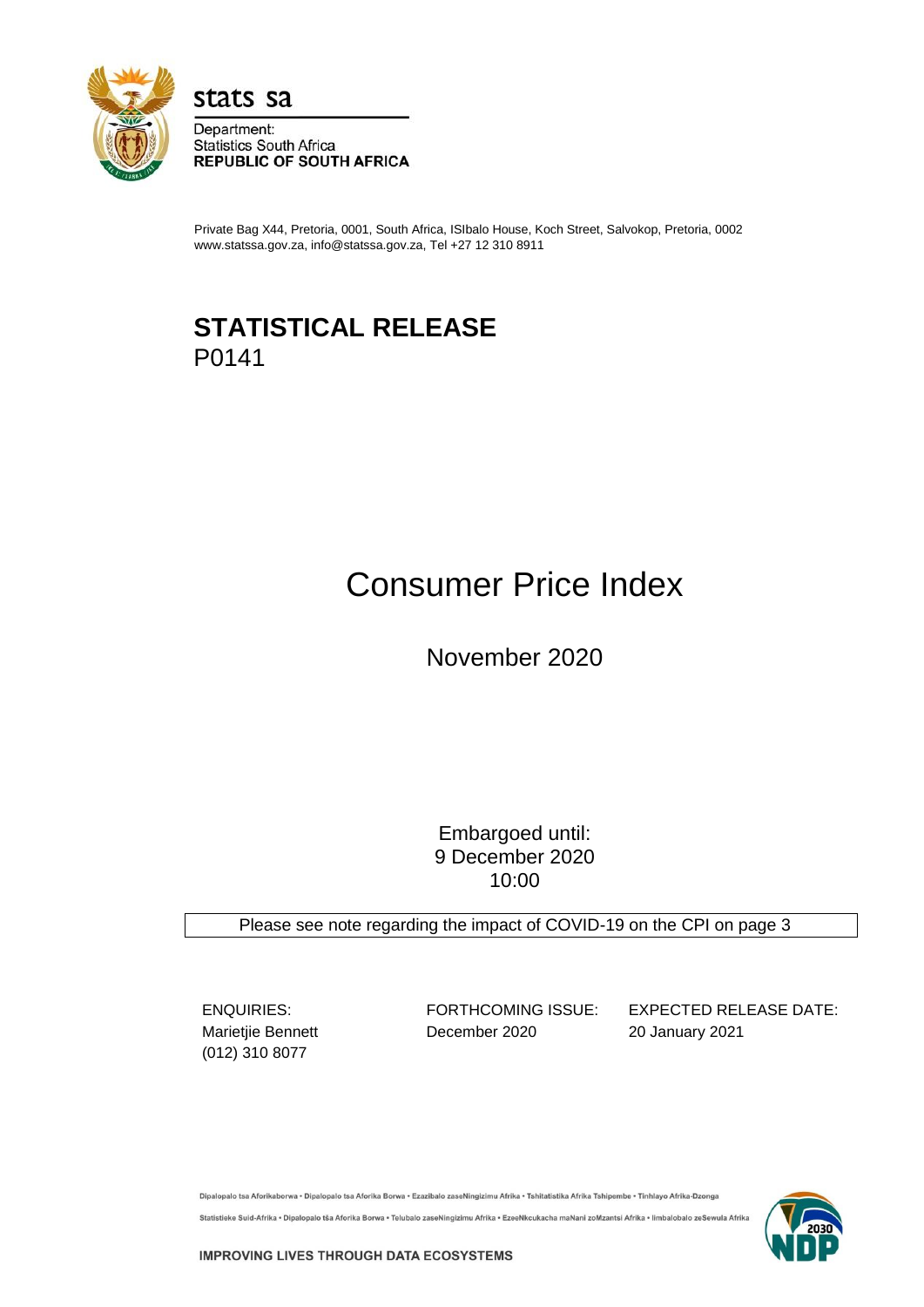# **CONTENTS**

| Table C - Contributions of the different groups to the annual percentage change in the CPI headline 6   |  |
|---------------------------------------------------------------------------------------------------------|--|
| Table D - Contributions of the different groups to the monthly percentage change in the CPI headline  6 |  |
|                                                                                                         |  |
|                                                                                                         |  |
|                                                                                                         |  |
|                                                                                                         |  |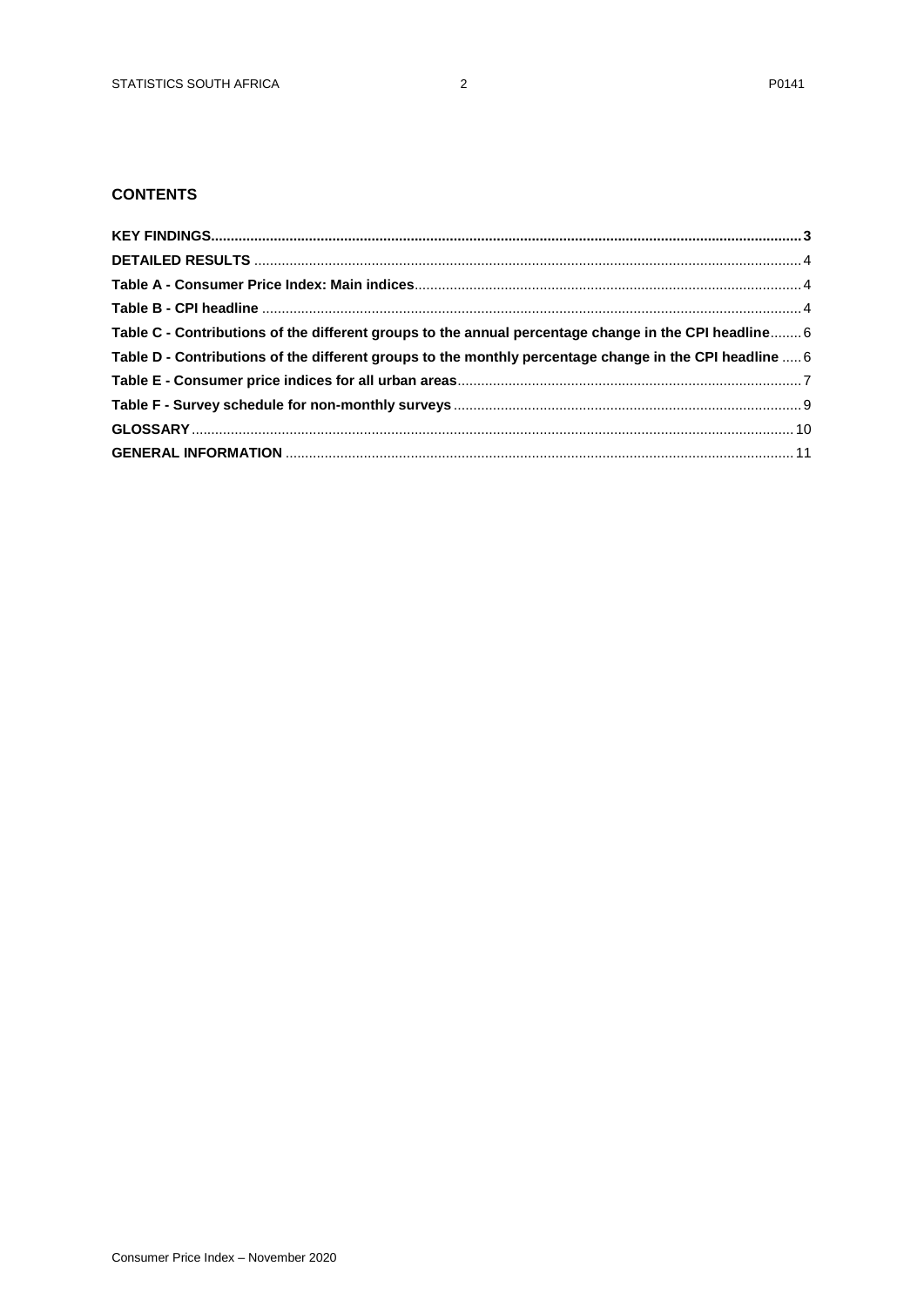#### <span id="page-2-0"></span>**KEY FINDINGS**

#### **Headline consumer price index (CPI for all urban areas)**

Annual consumer price inflation was 3,2% in November 2020, down from 3,3% in October 2020. The consumer price index was unchanged month-on-month in November 2020.

The main contributors to the 3,2% annual inflation rate were food and non-alcoholic beverages; housing and utilities; and miscellaneous goods and services (Table C on page 6).

Food and non-alcoholic beverages increased by 5,8% year-on-year, and contributed 1,0 percentage point to the total CPI annual rate of 3,2%.

Housing and utilities increased by 2,9% year-on-year, and contributed 0,7 of a percentage point.

Miscellaneous goods and services increased by 6,8% year-on-year, and contributed 1,1 percentage point.

The annual inflation rates for goods and for services were 2,6% and 3,7% respectively. Provincial annual inflation rates ranged from 2,7% in Mpumalanga to 3,7% in Western Cape (Table A on page 4).

**Note**: Not all items in the CPI are surveyed every month. Table F (page 9) shows the survey schedule for items that are not surveyed monthly.

#### **Note regarding COVID-19**

Resulting from COVID-19 health protocols, retail-based prices recorded across all regions (including online prices) have been pooled to create national average price changes which are then applied to each elementary index at a regional level. This means that the geographic index (including total country) changes will, in the main, vary according to different weights and not different price changes.

> **Risenga Maluleke Statistician-General**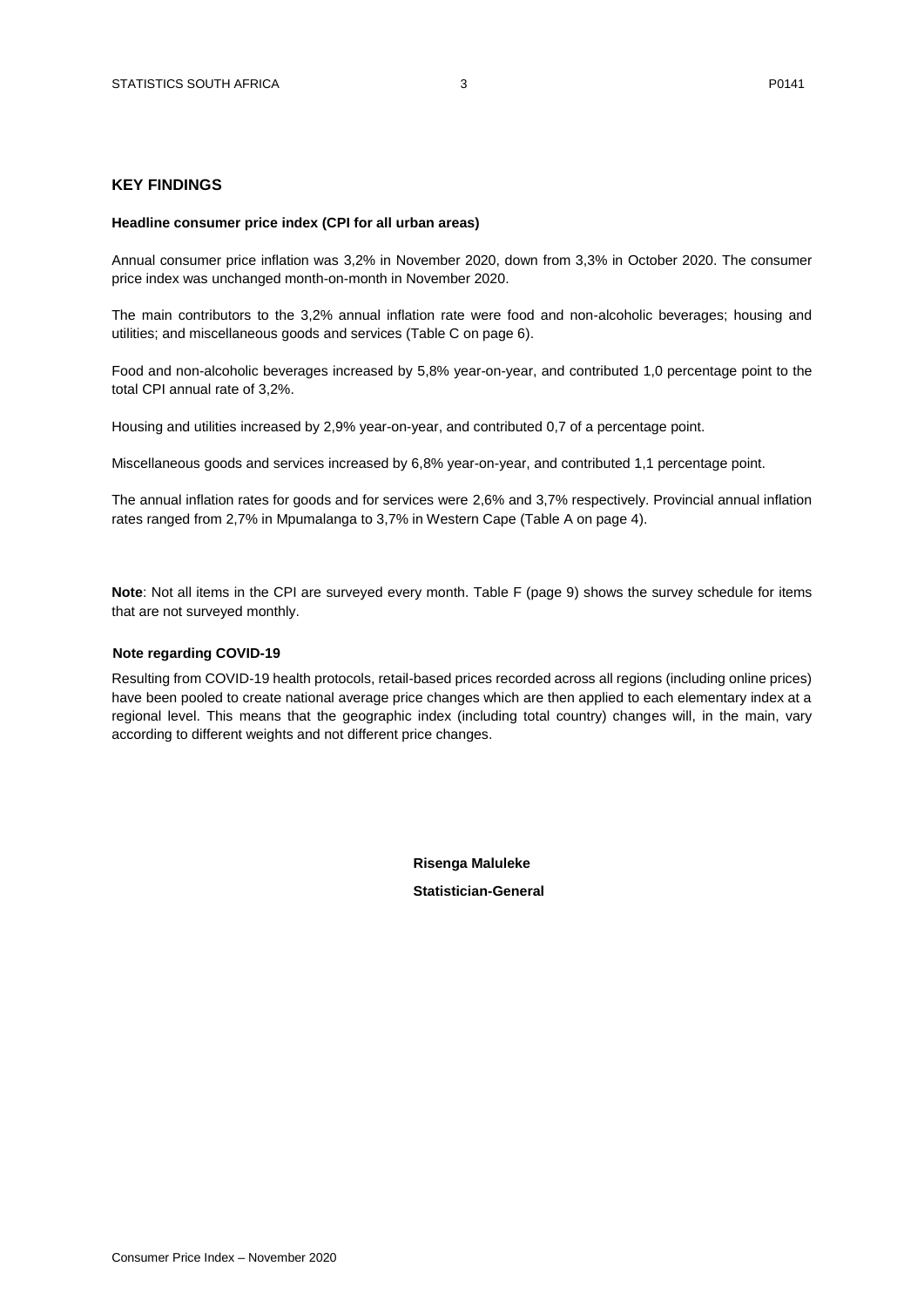## <span id="page-3-0"></span>**DETAILED RESULTS**

#### <span id="page-3-2"></span><span id="page-3-1"></span>**Table A - Consumer Price Index: Main indices**

#### **Unless otherwise stated the table refers to all urban areas.**

|                          |                                                                   |                      | Weight |                 | Index (Dec 2016=100) |                 |                 | Percentage change      |
|--------------------------|-------------------------------------------------------------------|----------------------|--------|-----------------|----------------------|-----------------|-----------------|------------------------|
|                          |                                                                   |                      |        | <b>Nov 2019</b> | Oct 2020             | <b>Nov 2020</b> | <b>Nov 2020</b> | <b>Nov 2020</b>        |
|                          | Group                                                             |                      |        |                 |                      |                 | VS.<br>Oct 2020 | vs.<br><b>Nov 2019</b> |
| All items (CPI Headline) |                                                                   |                      | 100.00 | 113.5           | 117.1                | 117.1           | 0.0             | 3.2                    |
|                          | CPI excluding food and NAB, fuel and energy                       |                      | 74,43  | 112,7           | 116,4                | 116,4           | 0,0             | 3,3                    |
| <b>Trimmed mean</b>      |                                                                   |                      |        | 113,3           | 116,7                | 116,9           | 0,2             | 3,2                    |
| Analytical               | CPI for all goods                                                 |                      | 48,70  | 112,1           | 114,9                | 115,0           | 0,1             | 2,6                    |
| series                   | CPI for durable goods                                             |                      | 7,81   | 105,1           | 108,7                | 108,4           | $-0.3$          | 3,1                    |
|                          | CPI for semi-durable goods                                        |                      | 5,68   | 104,3           | 104,8                | 105,2           | 0.4             | 0,9                    |
|                          | CPI for non-durable goods                                         |                      | 35,21  | 115,3           | 118,6                | 118,6           | 0,0             | 2,9                    |
|                          | <b>CPI for services</b>                                           |                      | 51,30  | 114,9           | 119,2                | 119,2           | 0,0             | 3,7                    |
|                          | CPI for administered prices                                       | <b>Total</b>         | 16,17  | 121,9           | 123,2                | 122,6           | -0,5            | 0,6                    |
|                          |                                                                   | Regulated            | 11,76  | 121,6           | 121,1                | 120,2           | $-0,7$          | $-1,2$                 |
|                          |                                                                   | Not regulated        | 4,41   | 122,5           | 129,0                | 129,0           | 0,0             | 5,3                    |
|                          | <b>CPI excluding administered</b>                                 |                      |        |                 |                      |                 |                 |                        |
|                          | prices                                                            |                      | 83,83  | 111,9           | 115,9                | 116,0           | 0,1             | 3,7                    |
|                          | <b>CPI for administered prices</b><br>excluding fuel and paraffin |                      | 11,54  | 120,2           | 126,5                | 126,5           | 0,0             | 5,2                    |
|                          | CPI excluding food and NAB                                        |                      | 82,76  | 113,9           | 117,0                | 116,9           | $-0,1$          | 2,6                    |
|                          | <b>CPI excluding fuel</b>                                         |                      | 95,42  | 112,9           | 117,2                | 117,3           | 0,1             | 3,9                    |
|                          | <b>CPI excluding food and NAB</b><br>and fuel                     |                      | 78,18  | 113,2           | 117,1                | 117,1           | 0,0             | 3,4                    |
|                          | <b>CPI excluding housing</b>                                      |                      | 75,38  | 113,1           | 116,8                | 116,8           | 0, 0            | 3,3                    |
|                          | CPI excluding fuel and<br>energy                                  |                      | 91,67  | 112,5           | 116,6                | 116,7           | 0,1             | 3,7                    |
|                          | <b>CPI excluding energy</b>                                       |                      | 96,25  | 113,1           | 116,5                | 116,6           | 0,1             | 3,1                    |
|                          | <b>CPI excluding owners'</b>                                      |                      |        |                 |                      |                 |                 |                        |
|                          | equivalent rent                                                   |                      | 86,68  | 114,0           | 117,9                | 117,9           | 0,0             | 3,4                    |
|                          | <b>CPI for pensioners</b>                                         |                      |        | 114,1           | 117,8                | 117,8           | 0,0             | 3,2                    |
| Geographic               | <b>CPI for total country</b>                                      |                      | 100,00 | 113,2           | 116,8                | 116,8           | 0,0             | 3,2                    |
| indices                  | <b>CPI for rural areas</b>                                        |                      | 12,23  | 111,2           | 114,5                | 114,7           | 0,2             | 3,1                    |
|                          | <b>CPI per province</b>                                           | <b>Western Cape</b>  | 17,25  | 115,4           | 119,7                | 119,7           | 0,0             | 3,7                    |
|                          |                                                                   | <b>Eastern Cape</b>  | 8,04   | 112,4           | 116,1                | 116,1           | 0,0             | 3,3                    |
|                          |                                                                   | <b>Northern Cape</b> | 1,93   | 111,9           | 115,8                | 115,9           | 0,1             | 3,6                    |
|                          |                                                                   | <b>Free State</b>    | 5,93   | 112,6           | 116,0                | 116,1           | 0,1             | 3,1                    |
|                          |                                                                   | KwaZulu-Natal        | 12,70  | 112,1           | 115,5                | 115,6           | 0,1             | 3,1                    |
|                          |                                                                   | <b>North West</b>    | 5,31   | 111,0           | 114,4                | 114,5           | 0,1             | 3,2                    |
|                          |                                                                   | Gauteng              | 36,25  | 113,6           | 116,9                | 116,9           | 0,0             | 2,9                    |
|                          |                                                                   | Mpumalanga           | 6,89   | 112,1           | 115,0                | 115,1           | 0,1             | 2,7                    |
|                          |                                                                   | Limpopo              | 5,70   | 112,2           | 115,9                | 116,0           | 0,1             | 3,4                    |
| <b>Deciles</b>           | CPI per expenditure decile                                        | $\mathbf{1}$         | 0,50   | 110,9           | 114,6                | 114,9           | 0,3             | 3,6                    |
|                          |                                                                   | $\mathbf{2}$         | 1,13   | 111,1           | 114,9                | 115,2           | 0,3             | 3,7                    |
|                          |                                                                   | 3                    | 1,89   | 111,2           | 114,6                | 114,8           | 0,2             | 3,2                    |
|                          |                                                                   | 4                    | 2,81   | 111,4           | 114,6                | 114,7           | 0,1             | 3,0                    |
|                          |                                                                   | 5                    | 3,93   | 111,4           | 114,5                | 114,6           | 0,1             | 2,9                    |
|                          |                                                                   | 6                    | 5,61   | 111,4           | 114,4                | 114,5           | 0,1             | 2,8                    |
|                          |                                                                   | $\overline{7}$       | 7,91   | 112,2           | 115,2                | 115,3           | 0,1             | 2,8                    |
|                          |                                                                   | 8                    | 11,30  | 112,9           | 115,9                | 116,0           | 0,1             | 2,7                    |
|                          |                                                                   | 9                    | 16,35  | 114,3           | 117,8                | 117,8           | 0,0             | 3,1                    |
|                          |                                                                   | 10                   | 48,57  | 114,3           | 118,2                | 118,1           | $-0,1$          | 3,3                    |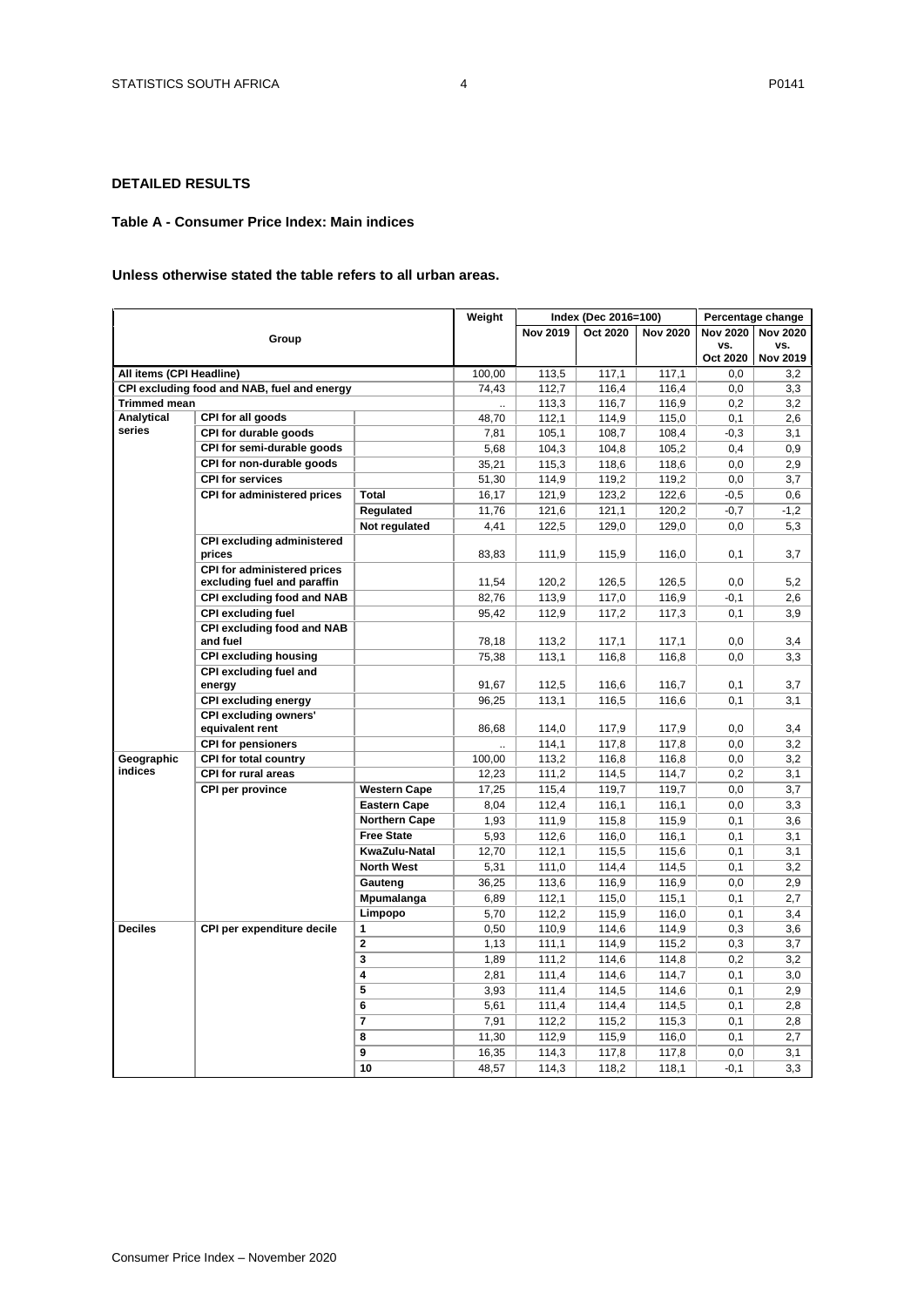#### **Table B - CPI headline**

# **Table B1 - CPI headline index numbers (Dec 2016=100)**

| Year | Jan   | Feb   | Mar   | Apr   | Mav   | Jun   | Jul   | Aug   | Sep   | Oct   | Nov   | Dec   | Average <sup>1</sup> |
|------|-------|-------|-------|-------|-------|-------|-------|-------|-------|-------|-------|-------|----------------------|
| 2016 | 94,4  | 95,7  | 96.4  | 97,2  | 97.4  | 97.9  | 98,7  | 98,6  | 98,8  | 99,3  | 99,6  | 100,0 | 97,8                 |
| 2017 | 100,6 | 101.7 | 102.3 | 102,4 | 102.7 | 102.9 | 103,2 | 103,3 | 103,8 | 104,1 | 104,2 | 104.  | 103,0                |
| 2018 | 105.0 | 105,8 | 106.2 | 107.0 | 107.2 | 107.6 | 108,5 | 108,4 | 108.9 | 109,4 | 109,6 | 109,4 | 107,8                |
| 2019 | 109,2 | 110.1 | 111.0 | 111.7 | 112.0 | 112.4 | 112.8 | 113.1 | 113.4 | 113.4 | 113,5 | 113.8 | 112,2                |
| 2020 | 114.1 | 115,2 | 115.6 | 15,0  | 114.3 | 114.9 | 116.4 | 116.6 | 16.8  | 117.1 | 117.1 |       |                      |

**Table B2 - CPI headline year-on-year rates**

| Year | Jan | Feb | Mar | Apr | May | Jun | Jul | Aug | Sep | Oct | Nov | Dec                  | Average <sup>1</sup> |
|------|-----|-----|-----|-----|-----|-----|-----|-----|-----|-----|-----|----------------------|----------------------|
| 2016 | 6,2 | 7.0 | 6,3 | 6,2 | 6,1 | 6,3 | 6,0 | 5,9 | 6.  | 6,4 | 6,6 | 6,8                  | 6,4                  |
| 2017 | 6,6 | 6,3 | 6.  | 5,3 | 5.4 | 5.1 | 4,6 | 4.8 | 5.1 | 4,8 | 4,6 | 4.7                  | 5,3                  |
| 2018 | 4,4 | 4,0 | 3,8 | 4.5 | 4.4 | 4,6 | 5,1 | 4,9 | 4,9 | 5,1 | 5,2 | 4,5                  | 4.7                  |
| 2019 | 4,0 | 4.1 | 4,5 | 4.4 | 4,5 | 4,5 | 4.0 | 4,3 | 4.1 | 3,7 | 3,6 | 4.0                  | 4.1                  |
| 2020 | 4.5 | 4,6 | 4.1 | 3,0 | 2.1 | 2,2 | 3,2 | 3,1 | 3,0 | 3,3 | 3,2 | $\ddot{\phantom{a}}$ | $\cdots$             |

<sup>1</sup> Annual average.



# **Figure 1 - CPI headline index numbers and year-on-year rates**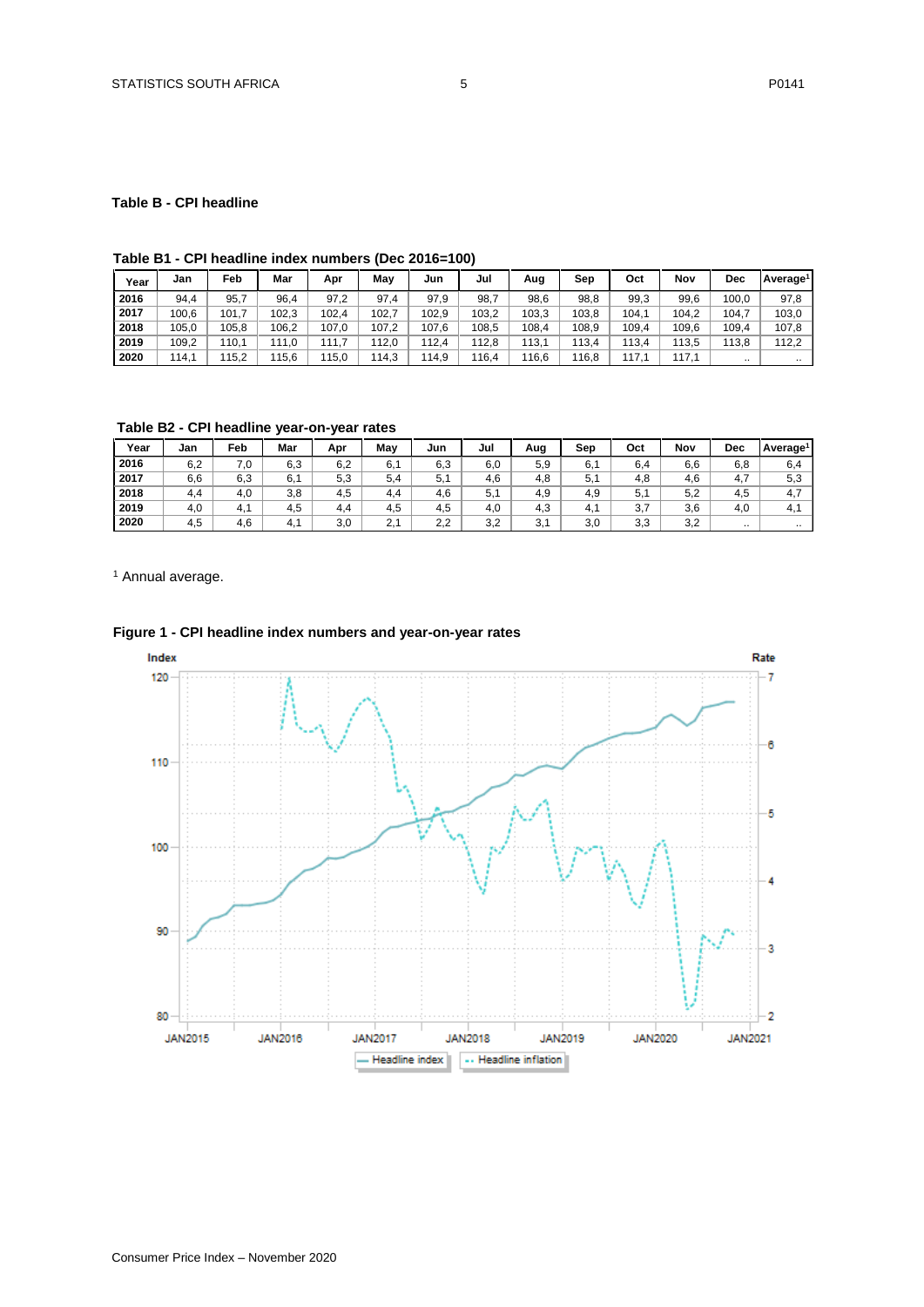# <span id="page-5-1"></span><span id="page-5-0"></span>**Table C - Contributions of the different groups to the annual percentage change in the CPI headline**

|                                        | Contribution |                 |
|----------------------------------------|--------------|-----------------|
| Group                                  | Oct 2020     | <b>Nov 2020</b> |
| Food and non-alcoholic beverages       | 0,9          | 1,0             |
| Alcoholic beverages and tobacco        | 0.3          | 0,2             |
| <b>Housing and utilities</b>           | 0,7          | 0,7             |
| <b>Household contents and services</b> | 0,1          | 0,1             |
| Health                                 | 0,1          | 0,1             |
| <b>Transport</b>                       | $-0,1$       | $-0,2$          |
| <b>Recreation and culture</b>          | 0,1          | 0,1             |
| <b>Education</b>                       | 0,2          | 0,2             |
| Miscellaneous goods and services       | 1,1          | 1,1             |
| Residual                               | $-0.1$       | $-0,1$          |
| All Items                              | 3,3          | 3,2             |

# **Table D - Contributions of the different groups to the monthly percentage change in the CPI headline**

|                                  | <b>Contribution</b> |                 |  |  |  |
|----------------------------------|---------------------|-----------------|--|--|--|
| Group                            | Oct 2020            | <b>Nov 2020</b> |  |  |  |
| Food and non-alcoholic beverages | 0,2                 | 0,1             |  |  |  |
| <b>Transport</b>                 | 0,0                 | $-0,1$          |  |  |  |
| Residual                         | 0,1                 | 0,0             |  |  |  |
| All Items                        | 0,3                 | 0,0             |  |  |  |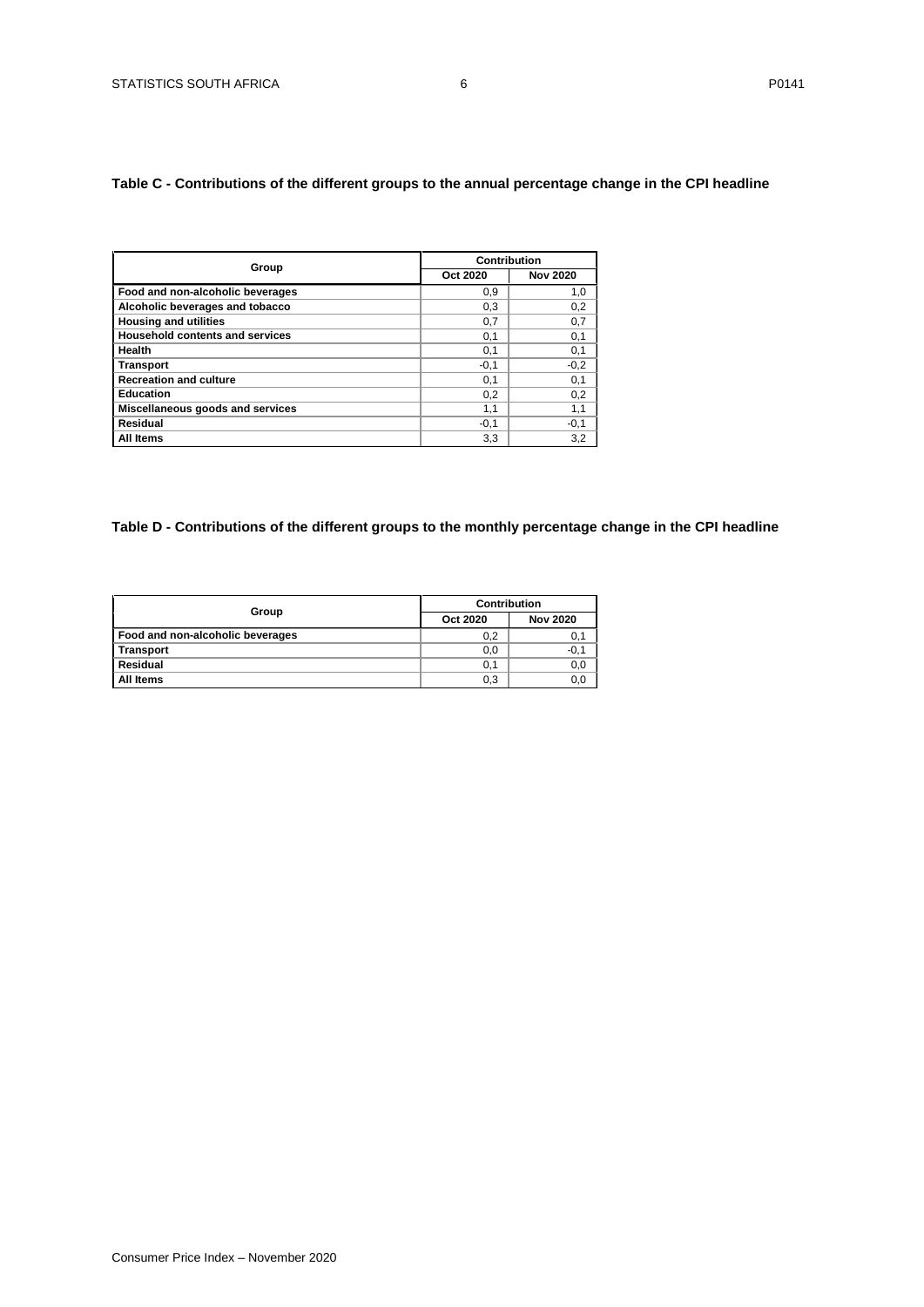# <span id="page-6-0"></span>**Table E - Consumer price indices for all urban areas**

|                             |                                              |                               | Weight          |                 | Index (Dec 2016=100) |                 |                 | Percentage change |
|-----------------------------|----------------------------------------------|-------------------------------|-----------------|-----------------|----------------------|-----------------|-----------------|-------------------|
|                             |                                              |                               |                 | <b>Nov 2019</b> | Oct 2020             | <b>Nov 2020</b> | <b>Nov 2020</b> | <b>Nov 2020</b>   |
|                             | Group                                        |                               |                 |                 |                      |                 | VS.             | vs.               |
|                             |                                              |                               |                 |                 |                      |                 | Oct 2020        | <b>Nov 2019</b>   |
| All items (CPI<br>Headline) |                                              |                               |                 |                 |                      |                 |                 |                   |
| <b>Food and</b>             |                                              |                               | 100,00<br>17,24 | 113,5<br>111.7  | 117,1<br>117,4       | 117,1<br>118.2  | 0,0<br>0.7      | 3.2<br>5.8        |
| non-                        | Food                                         |                               | 15,48           | 111,1           | 116,9                | 117,7           | 0,7             | 5,9               |
| alcoholic                   |                                              | <b>Processed</b>              | 8,67            | 111,4           | 117,2                | 118,0           | 0,7             | 5,9               |
| beverages                   |                                              | Unprocessed                   | 6,81            | 110,9           | 116,7                | 117,5           | 0,7             | 6,0               |
|                             |                                              | <b>Bread and</b>              |                 |                 |                      |                 |                 |                   |
|                             |                                              | cereals                       | 3,21            | 103,8           | 106,9                | 108,2           | 1,2             | 4.2               |
|                             |                                              | <b>Meat</b>                   | 5,46            | 117,8           | 124,4                | 125,6           | 1,0             | 6,6               |
|                             |                                              | Fish                          | 0,40            | 117,1           | 122,6                | 122,4           | $-0,2$          | 4,5               |
|                             |                                              | Milk, eggs and                |                 |                 |                      |                 |                 |                   |
|                             |                                              | cheese                        | 2,57            | 109,1           | 116,0                | 115,6           | $-0.3$          | 6,0               |
|                             |                                              | Oils and fats                 | 0,45            | 102,2           | 110,9                | 110,7           | $-0,2$          | 8,3               |
|                             |                                              | Fruit                         | 0,34            | 94,7            | 104,9                | 108,4           | 3,3             | 14,5              |
|                             |                                              | Vegetables                    | 1,30            | 111,9           | 118,0                | 118,6           | 0,5             | 6,0               |
|                             |                                              | Sugar, sweets<br>and desserts | 0,56            | 111,1           | 120,7                | 121,4           | 0,6             | 9,3               |
|                             |                                              | Other food                    | 1,19            | 109,0           | 111,9                | 111,8           | $-0,1$          | 2,6               |
|                             | Non-alcoholic beverages                      |                               | 1,76            | 117,0           | 121,2                | 122,2           | 0,8             | 4,4               |
|                             |                                              | <b>Hot beverages</b>          | 0,65            | 112,5           | 119,6                | 119,5           | $-0,1$          | 6,2               |
|                             |                                              | <b>Cold beverages</b>         | 1,11            | 119,5           | 122,2                | 123,8           | 1,3             | 3,6               |
| <b>Alcoholic</b>            |                                              |                               | 5,82            | 115,5           | 120,8                | 119,9           | $-0,7$          | 3,8               |
| beverages                   | <b>Alcoholic beverages</b>                   |                               | 3,89            | 116,8           | 120,3                | 120,2           | $-0,1$          | 2.9               |
| and tobacco                 |                                              | <b>Spirits</b>                | 0,86            | 115,7           | 120,2                | 120,1           | $-0,1$          | 3,8               |
|                             |                                              | Wine                          | 1,05            | 123,1           | 129,5                | 128,9           | $-0,5$          | 4.7               |
|                             |                                              | <b>Beer</b>                   | 1,98            | 113,9           | 115,5                | 115,7           | 0,2             | 1,6               |
|                             | Tobacco                                      |                               | 1,93            | 113,0           | 121,7                | 119,2           | $-2,1$          | 5,5               |
| <b>Clothing and</b>         |                                              |                               | 3,83            | 105,8           | 105,8                | 106,0           | 0,2             | 0,2               |
| footwear                    | Clothing                                     |                               | 2,71            | 106,5           | 106,6                | 106,9           | 0,3             | 0.4               |
|                             | Footwear                                     |                               | 1,12            | 104,0           | 103,8                | 104,0           | 0,2             | 0,0               |
| Housing and                 |                                              |                               | 24.62           | 114.7           | 117,9                | 118,0           | 0,1             | 2.9               |
| utilities                   | <b>Actual rentals for housing</b>            |                               | 3,52            | 112,0           | 113,6                | 113,6           | 0,0             | 1,4               |
|                             | Owners' equivalent rent                      |                               | 13,32           | 110,3           | 111,8                | 111,8           | 0.0             | 1.4               |
|                             | Maintenance and repair                       |                               | 0,82            | 110,5           | 112,8                | 113,2           | 0,4             | 2.4               |
|                             | Water and other services                     |                               | 3.16            | 127,7           | 135,3                | 135.4           | 0,1             | 6.0               |
|                             | <b>Electricity and other fuels</b>           |                               | 3,80            | 123,1           | 130,5                | 130,5           | 0,0             | 6,0               |
| Household                   |                                              |                               | 4,35            | 107,6           | 109,5                | 109,6           | 0,1             | 1,9               |
| contents and<br>services    | Furnishings, floor coverings<br>and textiles |                               | 0,81            | 93,6            | 91,5                 | 91,5            | 0,0             | $-2,2$            |
|                             | Appliances, tableware and<br>equipment       |                               | 0,73            | 100,1           | 101,2                | 101,6           | 0,4             | 1,5               |
|                             | <b>Supplies and services</b>                 |                               | 2,81            | 113,7           | 116,9                | 117,0           | 0,1             | 2,9               |
|                             |                                              | <b>Domestic</b>               |                 |                 |                      |                 |                 |                   |
|                             |                                              | workers' wages                | 2,45            | 114,7           | 118,7                | 118,7           | 0,0             | 3,5               |
| Health                      |                                              |                               | 1,40            | 116,8           | 121,5                | 121,5           | 0,0             | 4,0               |
|                             | <b>Medical products</b>                      |                               | 0,53            | 113,4           | 116,6                | 116,4           | $-0,2$          | 2,6               |
|                             | <b>Medical services</b>                      |                               | 0,87            | 119,0           | 124,9                | 124,9           | 0,0             | 5,0               |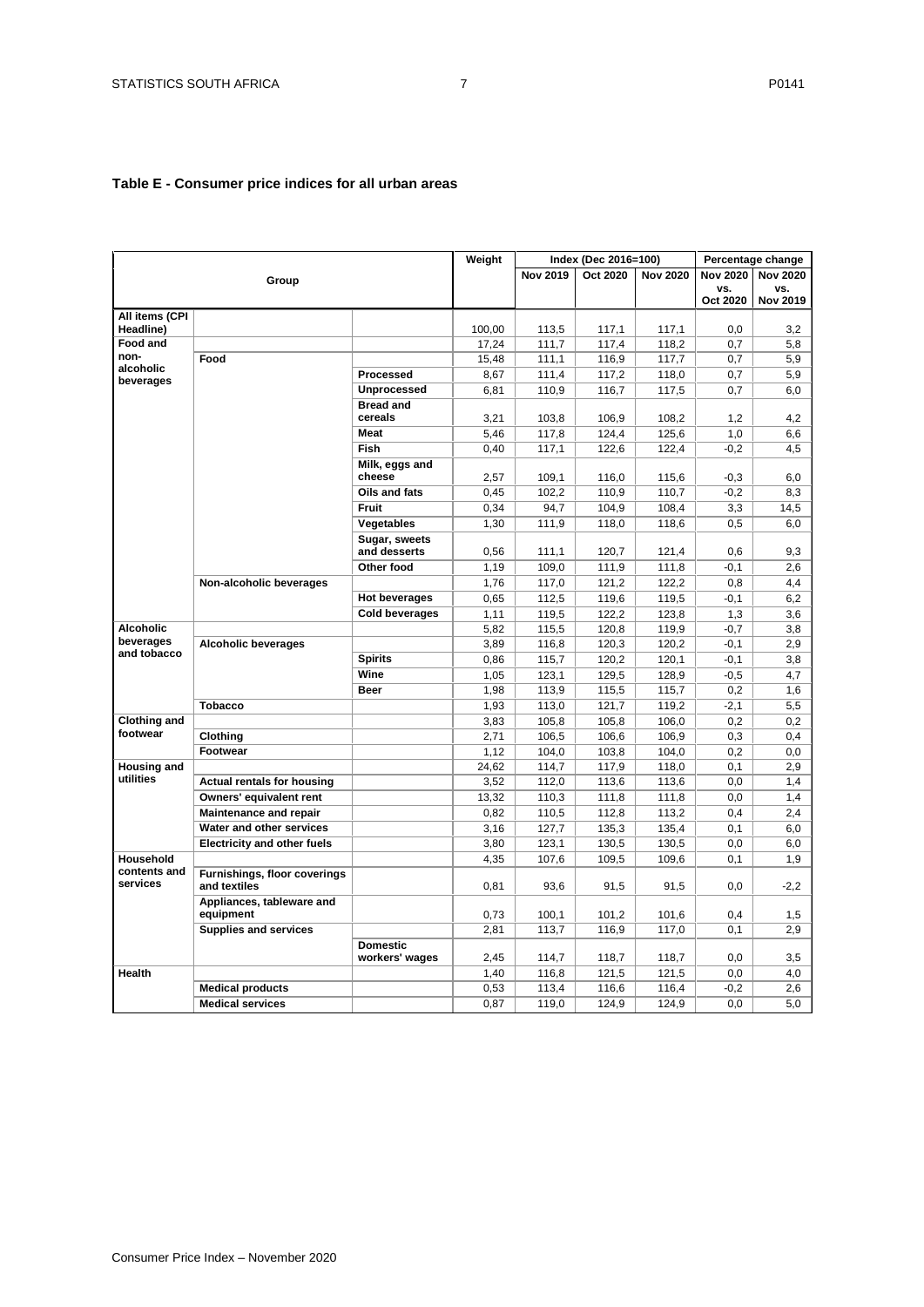|                                               |                                                   |                        | Weight |                 | Index (Dec 2016=100) |                 |                                    | Percentage change                         |
|-----------------------------------------------|---------------------------------------------------|------------------------|--------|-----------------|----------------------|-----------------|------------------------------------|-------------------------------------------|
| Group                                         |                                                   |                        |        | <b>Nov 2019</b> | Oct 2020             | <b>Nov 2020</b> | <b>Nov 2020</b><br>VS.<br>Oct 2020 | <b>Nov 2020</b><br>VS.<br><b>Nov 2019</b> |
| <b>Transport</b>                              |                                                   |                        | 14.28  | 115.7           | 115.1                | 114.2           | $-0.8$                             | $-1,3$                                    |
|                                               | <b>Purchase of vehicles</b>                       |                        | 6,12   | 110,3           | 114,8                | 114,5           | $-0,3$                             | 3,8                                       |
|                                               | Private transport operation                       |                        | 5,86   | 122,8           | 115,4                | 113,7           | $-1,5$                             | $-7,4$                                    |
|                                               |                                                   | Fuel                   | 4,58   | 126.0           | 115.2                | 112.9           | $-2.0$                             | $-10.4$                                   |
|                                               |                                                   | Other running<br>costs | 1.28   | 111.2           | 116.2                | 116.6           | 0.3                                | 4,9                                       |
|                                               | <b>Public transport</b>                           |                        | 2.30   | 112.6           | 115.2                | 114.7           | $-0.4$                             | 1,9                                       |
| Communication                                 |                                                   |                        | 2,63   | 99,8            | 99,5                 | 99,4            | $-0,1$                             | $-0,4$                                    |
|                                               | Postal services and<br>telecommunication services |                        | 2.43   | 102.4           | 102.2                | 102.2           | 0.0                                | $-0,2$                                    |
|                                               | <b>Telecommunication</b><br>equipment             |                        | 0.20   | 68,9            | 68.3                 | 67.0            | $-1,9$                             | $-2,8$                                    |
| <b>Recreation and</b>                         |                                                   |                        | 5.16   | 102,6           | 104,2                | 104,4           | 0,2                                | 1,8                                       |
| culture                                       | <b>Recreational equipment</b>                     |                        | 1,25   | 95,5            | 97,3                 | 97.8            | 0,5                                | 2,4                                       |
|                                               | <b>Recreational and cultural</b><br>services      |                        | 3,10   | 102,8           | 103,5                | 103,5           | 0.0                                | 0.7                                       |
|                                               | Books, newspapers and<br>stationery               |                        | 0.64   | 117,1           | 124,9                | 125.3           | 0,3                                | 7,0                                       |
|                                               | Package holidays                                  |                        | 0,17   | 97,0            | 92,7                 | 92.8            | 0,1                                | $-4,3$                                    |
| Education                                     |                                                   |                        | 2,53   | 121,8           | 129.6                | 129,6           | 0,0                                | 6,4                                       |
|                                               | Primary and secondary                             |                        | 1.54   | 123.8           | 133.1                | 133,1           | 0.0                                | 7,5                                       |
|                                               | <b>Tertiary</b>                                   |                        | 0.99   | 118.7           | 124.3                | 124.3           | 0.0                                | 4.7                                       |
| <b>Restaurants</b>                            |                                                   |                        | 3,09   | 110.1           | 109,1                | 110,1           | 0,9                                | 0,0                                       |
| and hotels                                    | <b>Restaurants</b>                                |                        | 1.98   | 116.3           | 116.5                | 116.8           | 0.3                                | 0.4                                       |
|                                               | <b>Hotels</b>                                     |                        | 1,11   | 98,4            | 94,8                 | 97,2            | 2,5                                | $-1,2$                                    |
| <b>Miscellaneous</b><br>goods and<br>services |                                                   |                        | 15,05  | 119,4           | 127,4                | 127,5           | 0,1                                | 6,8                                       |
|                                               | Personal care                                     |                        | 2.12   | 106,8           | 107,2                | 107,5           | 0,3                                | 0,7                                       |
|                                               | Insurance                                         |                        | 10,06  | 123,5           | 132,9                | 132,9           | 0,0                                | 7,6                                       |
|                                               | <b>Financial services</b>                         |                        | 1,53   | 116,4           | 125,0                | 125,0           | 0,0                                | 7,4                                       |
|                                               | Other goods and services                          |                        | 1.34   | 111.1           | 120.6                | 120.6           | 0.0                                | 8,6                                       |

# **Table E - Consumer price indices for all urban areas (concluded)**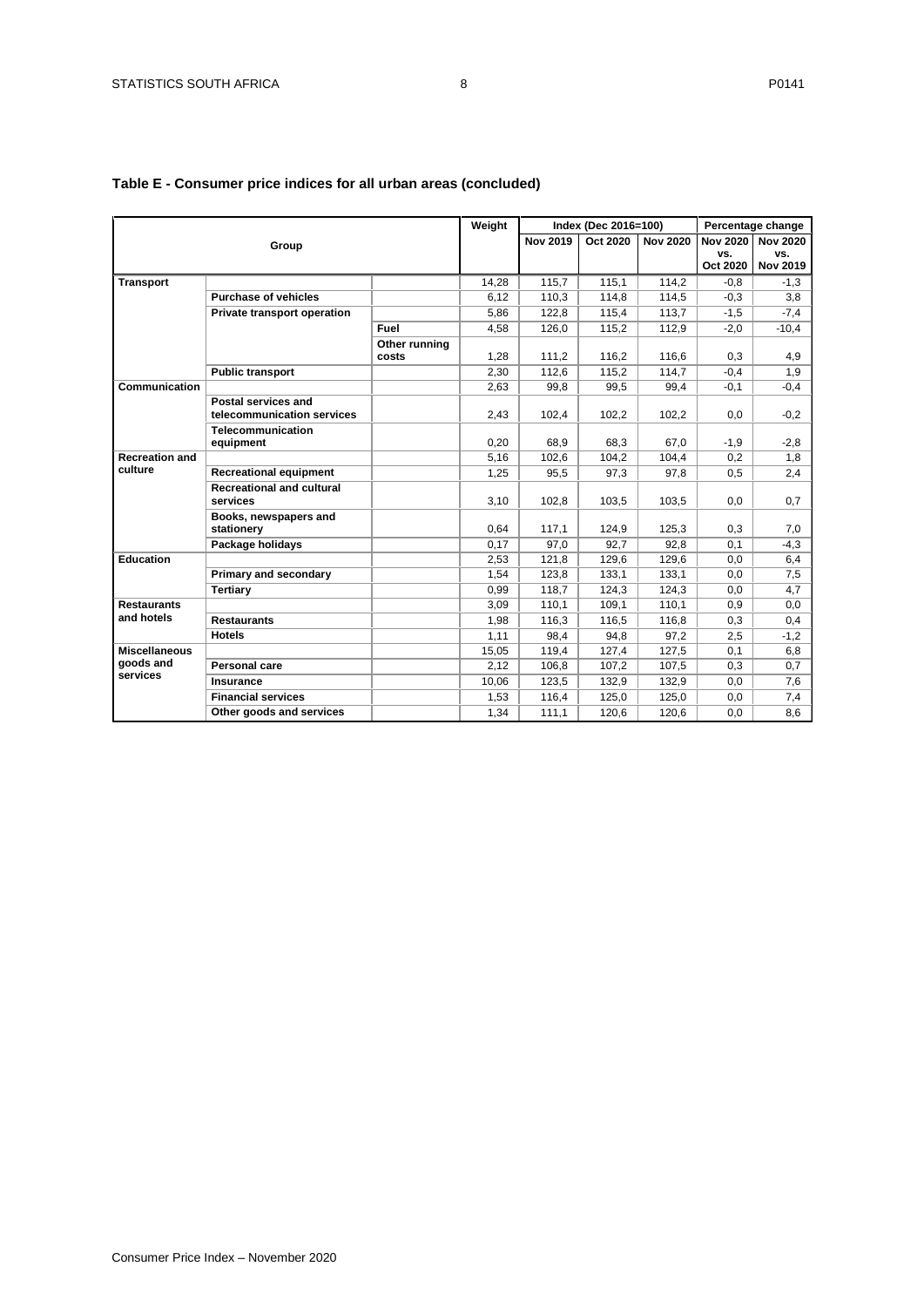# <span id="page-8-0"></span>**Table F - Survey schedule for non-monthly surveys**

| Quarterly                                                          |                                                                                                                                      |  |  |  |  |  |
|--------------------------------------------------------------------|--------------------------------------------------------------------------------------------------------------------------------------|--|--|--|--|--|
| January, April, July, October                                      | Gymnasium fees (Recreation and culture)<br>Funeral<br>expenses, funeral<br>policies,<br>gravestone<br>maintenance<br>(Miscellaneous) |  |  |  |  |  |
|                                                                    | Private-sector hospitals (Health)                                                                                                    |  |  |  |  |  |
| February, May, August, November                                    | Rugby tickets (Recreation and culture)                                                                                               |  |  |  |  |  |
|                                                                    | Cricket tickets (Recreation and culture)                                                                                             |  |  |  |  |  |
|                                                                    | Actual rentals for housing, owners' equivalent rent (Housing and<br>utilities)                                                       |  |  |  |  |  |
| March, June, September, December                                   | Domestic workers' wages (Household contents and services)                                                                            |  |  |  |  |  |
|                                                                    | Taxi fares, train fares (Transport)                                                                                                  |  |  |  |  |  |
|                                                                    | Motor vehicle insurance (Miscellaneous)                                                                                              |  |  |  |  |  |
| <b>Biannual</b>                                                    |                                                                                                                                      |  |  |  |  |  |
| January, July                                                      | Building insurance, household content insurance (Miscellaneous)                                                                      |  |  |  |  |  |
| February, April                                                    | Medical aid (Miscellaneous)                                                                                                          |  |  |  |  |  |
| April, October                                                     | Television licences (Recreation and culture)                                                                                         |  |  |  |  |  |
| May, November                                                      | Electricians, plumbers (Housing and utilities)                                                                                       |  |  |  |  |  |
| July, August                                                       | Municipal charges for water, property rates and electricity (Housing and<br>utilities)                                               |  |  |  |  |  |
| Annual                                                             |                                                                                                                                      |  |  |  |  |  |
|                                                                    | Post box rental (Communication)                                                                                                      |  |  |  |  |  |
| January                                                            | Lotto tickets (Recreation and culture)                                                                                               |  |  |  |  |  |
| February                                                           | Private-sector doctors and dentists (Health)                                                                                         |  |  |  |  |  |
|                                                                    | School and university tuition fees (Education)                                                                                       |  |  |  |  |  |
| March                                                              | Toll fees (Transport)                                                                                                                |  |  |  |  |  |
|                                                                    | University boarding fees (Restaurants and hotels)                                                                                    |  |  |  |  |  |
|                                                                    | Crèche fees (Miscellaneous)                                                                                                          |  |  |  |  |  |
|                                                                    | Public-sector hospitals and doctors (Health)                                                                                         |  |  |  |  |  |
| April                                                              | Stamps (Communication)                                                                                                               |  |  |  |  |  |
| Other                                                              |                                                                                                                                      |  |  |  |  |  |
| January, March, April, June, July, September,<br>October, December | Local bus fares (Transport)                                                                                                          |  |  |  |  |  |

Additional surveys are conducted for these items when Stats SA is aware of significant price changes outside regular survey months.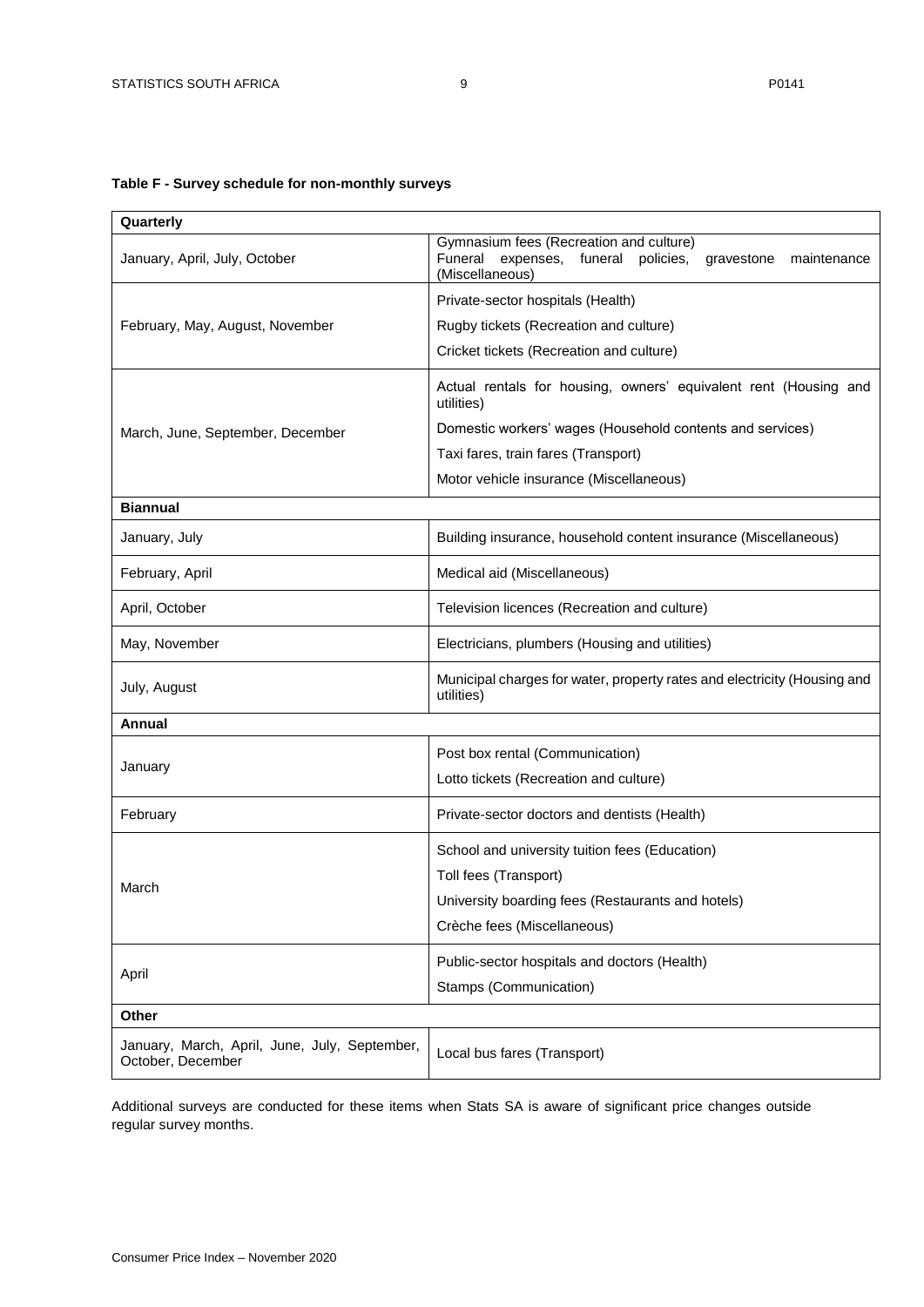### <span id="page-9-0"></span>**GLOSSARY**

A complete set of definitions is available in the methods and sources document on the Stats SA website [http://www.statssa.gov.za/?page\\_id=2528](http://www.statssa.gov.za/?page_id=2528)

| <b>Annual inflation rate</b>        | The annual inflation rate is the change in the index of the relevant month of<br>the current year compared with the index of the same month in the previous<br>year expressed as a percentage.                                                                                                                                                                                                                                                                                                                                                                                                                            |
|-------------------------------------|---------------------------------------------------------------------------------------------------------------------------------------------------------------------------------------------------------------------------------------------------------------------------------------------------------------------------------------------------------------------------------------------------------------------------------------------------------------------------------------------------------------------------------------------------------------------------------------------------------------------------|
| Annual percentage change            | The annual percentage change is the change in the index of the relevant<br>month of the current year compared with the index of the same month in the<br>previous year expressed as a percentage.                                                                                                                                                                                                                                                                                                                                                                                                                         |
| Average annual inflation rate       | The average annual inflation rate is the change in the average index of one<br>year compared with the average index of the previous year expressed as a<br>percentage.                                                                                                                                                                                                                                                                                                                                                                                                                                                    |
| Average annual percentage<br>change | The average annual percentage change is the change in the average index<br>of one year compared with the average index of the previous year expressed<br>as a percentage.                                                                                                                                                                                                                                                                                                                                                                                                                                                 |
| <b>CPI for administered prices</b>  | An administered price is defined as the price of a product which is set<br>consciously by an individual producer or group of producers and/or any price<br>which can be determined or influenced by government, either directly or<br>through a government agency/institution without reference to market forces.<br>Products and services included are assessment rates, water, electricity,<br>paraffin, petrol, diesel, public transport - trains, motor licences, motor<br>registration, telephone fees, cell calls, television licence, school fees,<br>university/technicons/colleges and university boarding fees. |
| <b>CPI for regulated prices</b>     | Regulated prices are those administered prices that are monitored and<br>controlled by government policy. To this end, price regulation does not<br>necessarily imply the presence of an economic regulator, but the restriction<br>on the extent to which prices may vary, depending on government's policy<br>objective. Products and services included are water, electricity, paraffin,<br>petrol, diesel, telephone fees and cell calls.                                                                                                                                                                             |
| CPI per expenditure decile          | Decile 1 - up to R17 721;<br>Decile 2 - R 17 722 up to R 29 475;<br>Decile 3 - R 29 476 up to R 42 582;<br>Decile 4 - R 42 583 up to R 56 909;<br>Decile 5 - R 56 910 up to R 73 813;<br>Decile 6 - R 73 814 up to R 94 884;<br>Decile 7 - R 94 885 up to R 124 227;<br>Decile 8 - R 124 228 up to R 173 022;<br>Decile 9 - R 173 023 up to R 269 902; and<br>Decile 10 - R 269 903 and more.                                                                                                                                                                                                                             |
| <b>Inflation rate</b>               | The inflation rate is the change in the CPI for all items of the relevant month<br>of the current year compared with the CPI for all items of the same month in<br>the previous year expressed as a percentage.                                                                                                                                                                                                                                                                                                                                                                                                           |
| Monthly percentage change           | The monthly percentage change is the change in the index of the relevant<br>month compared with the index of the previous month expressed as a<br>percentage.                                                                                                                                                                                                                                                                                                                                                                                                                                                             |
| <b>Rural CPI</b>                    | The rural CPI is compiled using data from rural and urban areas in<br>accordance with the purchasing patterns of rural residents.                                                                                                                                                                                                                                                                                                                                                                                                                                                                                         |